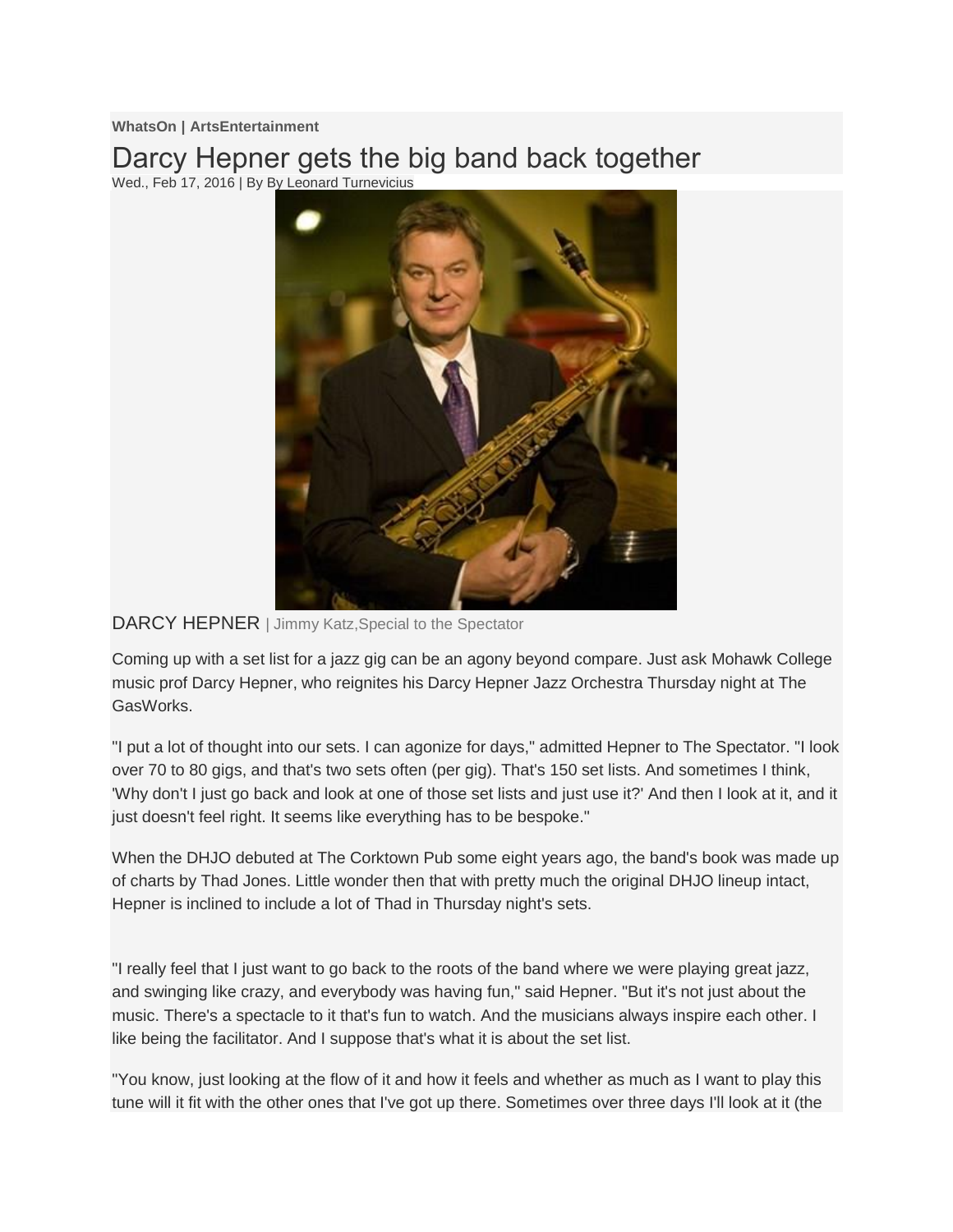set list), and I'll labour over it, and then I'll email it to some friends which is really ridiculous because I've done it before where I've sat down in a hurry and written it out, and it's just fine. That's the nature of it."

It's quite likely that the curtain raiser will be Thad's chart of the 1931 Simons-Marks hit, "All of Me," which was included on the DHJO's 2010 release, "Blues in Another Minute."

"It's really a fun, quirky arrangement that ends in a way that you'd almost expect, you know, all of The Rockettes to come across the stage," said Hepner. "The music is as much fun to play as it is to listen to. Thad was really into the blues and swinging. It's not that kind of jazz that, you know, it's hard to play, and it sounds hard to play, and it sounds weird. It's hard to play in a way that intrigues musicians which is actually the reason that we started using that music at the beginning with the band."

But if Hepner can swing it, there'll be more than just Thad in tonight's book. Late last week, Hepner was halfway through inputting Kenny Wheeler's "Gentle Piece" into his Sibelius 8 music notation program, which when completed, would generate the sheet music for each band member. Hepner had come across that chart while rummaging through some boxes at his mom's home out west. That chart had been given to Hepner some 20 years ago by Kenny himself.

Compared to Thad, Kenny, who incidentally appeared with vocalist Norma Winstone and the Dave McMurdo Jazz Orchestra at Mohawk College in 2004, is an altogether different colour in the jazz spectrum.

"I would say that Kenny, in spite of the fact that he's from St. Catharines originally, his music really reflects a European sensibility," said Hepner of Wheeler, who both played on Andy Middleton's 2002 release "Reinventing the World." "You don't hear the blues in it, let's put it that way. I think he represents a European tradition of jazz in a beautiful way."

The wordless vocalize in Kenny's wistful "Gentle Piece" is to be sung by Sophia Perlman who Hepner describes as "the only singer the band will ever need."

Hepner is planning to feature Perlman in Bob Mintzer's lovely arrangement of the Young-Washington standard, "My Foolish Heart," in the first set which is slated to begin around 8 p.m. Expect to hear more from Perlman in the second set, loosely scheduled for 9:30 p.m.

Keeping in the jazz vein, the Hamilton-based trio of Shields Johnston Fielding (guitarist Bob Shields, bassist Clark Johnston, and drummer Adam Fielding, all of whom have connections with Mohawk College's music program) recorded their latest album, "Pictures," in Toronto last summer following their tour out west. It is now available online a[tcdbaby.com/cd/shieldsjohnstonfielding.](http://m.thespec.com/www.cdbaby.com/cd/shieldsjohnstonfielding)

Friday, Feb. 19, is the deadline for applications to the 2016 Ontario Youth Choir which runs from August 12 to 21. Check out [www.choirsontario.org](http://www.choirsontario.org/) for details.

Leonard Turnevicius writes on classical music for The Hamilton Spectator. [leonardturnevicius@gmail.com](mailto:leonardturnevicius@gmail.com)